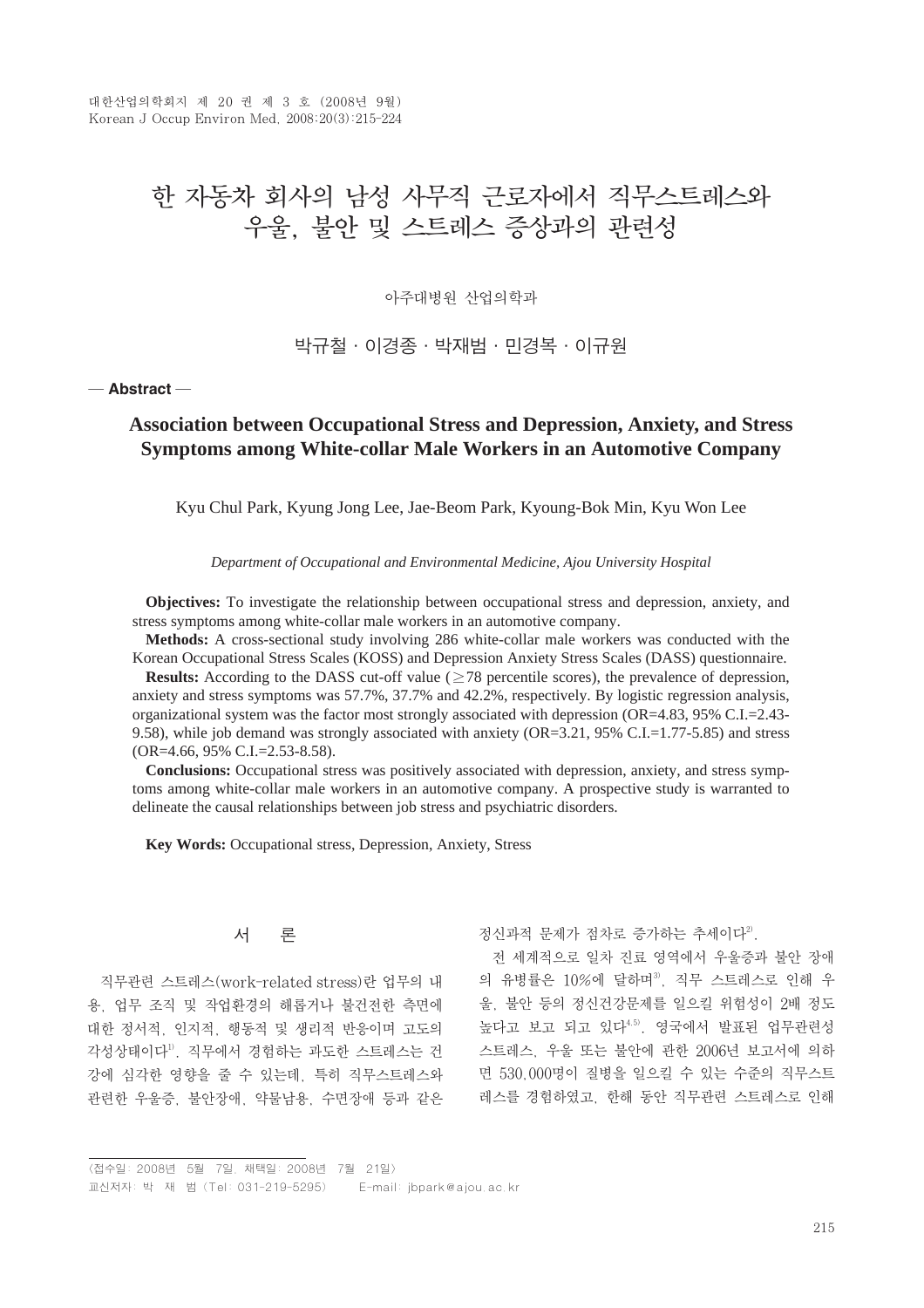5,900명이 정신질환에 이환되며, 이로 인한 작업손실일 수는 1,380만 일에 달한다고 하였다6). 캐나다의 경우 정 신질환이 장애 관련 소송의 30% 가량을 차지하고, 이로 인한 연간 비용이 150억 달러에서 330억 달러에 이르며<sup>7</sup>. 퀘백주의 남성 사무직 근로자 2,889명을 대상으로 한 연 구에서 27.8%가 스트레스를 받고 있는 것으로 보고 된 바 있다<sup>8)</sup>.

국내 245개의 사업체에 근무하는 직장인 6,977명을 대 상으로 한 대규모 연구에서 22%(1,346명)가량이 심각한 수준의 스트레스를 받고 있는 것으로 조사되었다<sup>9)</sup>. 국내 에서도 정신질환이 업무상 재해로 인정된 현황이 2001년 897건, 2002년 1,099건, 2003년 1,179건으로 해마다 증가하고 있으며, 업무상 정신질환의 직종별 분포에서 사 무종사자의 경우 업무상 사고에서는 6.2%, 업무상 질병 은  $11.7\%$ 를 차지하였다 $^{10}$ . 이처럼, 산업보건의료뿐만 아 니라, 일차 진료 영역에서도 우울 및 불안 장애를 겪고 있는 근로자들을 조기 발견하는 것에 대한 관심이 증가하 고 있다<sup>11)</sup>.

그러나, 그동안 스트레스 연구는 고위험 스트레스군의 유병률 파악, 스트레스 발생에 관여하는 원인 규명과 대 처 방안에 대한 연구가 주를 이루었으며<sup>9)</sup>, 국내에서는 최 근 Cho 등<sup>12</sup>이 329개 업체의 8,552명을 대상으로 직무 스트레스와 우울증에 관해 조사한 연구 등을 제외하고 직 무스트레스와 우울, 불안 등의 관련성에 관한 연구는 거 의 없는 실정이다.

따라서 본 연구의 목적은 한 자동차 회사 남성 사무직 근로자를 대상으로 우울, 불안 및 스트레스 증상의 수준 을 파악하고 직무스트레스와 우울, 불안 및 스트레스 증 상과의 관련성을 알아보는데 있다.

#### 대상 및 방법

## 1. 연구 대상

연구 대상자는 한 자동차 회사의 남성 사무직 근로자 전 수 286명을 대상으로 하였다. 조사기간은 2007년 6월 4일 부터 5일, 18일 동안 수행되었다. 연구 대상자들을 약 50~100명씩 강당에 모아 연구에 대하여 간략히 설명하 고 그 자리에서 설문을 작성토록 하였다. 설문 수거 시에 응답이 빠진 항목이 있는지 확인하여 결측치를 최소화하 였다.

#### 2. 연구 방법

## 1) 일반적 사항

연구 대상자들의 사회 인구학적 특성으로 연령, 교육수

준, 결혼상태와 생활습관으로 흡연, 음주, 작업특성으로 근속 연수, 연간 급여 수준, 주 평균 근무시간 등에 대하 여 조사하였다.

## 2) 직무스트레스 요인 평가

연구 대상자들의 직무스트레스 요인을 평가하기 위하여 한국인 직무스트레스 측정도구(Korean Occupational Stress Scale; KOSS)13)의 기본형을 사용하였으며, 본 연구에서는 각 영역을 100점으로 환산하여 평가하였다. 환산점수를 기준으로 각 영역별, 전체 총점별로 높은 군 (≥75 percentiles)과 낮은 군(<75 percentiles)의 두 군 으로 나누어 분석하였다. 한국인 직무스트레스 측정도구 의 Cronbach alpha는 43개 전체 문항에서 0.862이었다.

#### 3) 우울, 불안, 스트레스 증상 평가

연구 대상자들의 우울, 불안 및 스트레스 증상을 평가 하기 위하여 국내에서 Lee<sup>14)</sup>가 번역하여 사용한 적이 있 는 우울, 불안, 스트레스 측정도구(Depression Anxiety Stress Scale; 이하'DASS'라고 함)를 이용하였다. DASS는 1995년에 Lovibond와 Lovibond15)가 개발하 였고, 우울(depression), 불안(anxiety), 스트레스 반응 (stress response)의 3가지 척도로 각각 14항목, 총 42 개 문항으로 구성되어 있으며 우울, 불안 및 스트레스의 부정적인 감정 상태를 평가하기 위한 자기 기입식 설문지 (self-report inventory)이다. 여러 연구에서 DASS의 신뢰도와 타당도에 대한 검증이 이루어졌으며11,14,16-18), 우 울 척도 문항은'긍정적인 생각을 전혀 할 수 없었다.' '나는 새로운 일은 시작할 수 없을 것 같았다.', '미래에 대한 기대감이 없다고 느꼈다.'등의 14개 문항으로 구성 되어 있다. 불안 척도 문항은'입이 마르는 것을 경험하 였다.', '호흡곤란을 느꼈었다(예, 매우 빠른 호흡, 운동 을 하지 않았음에도 숨쉬기 어려운 경험).', '불안한 느 낌을 받았다.'등의 14개 항목으로 구성되어 있다. 스트 레스 척도 문항은'매우 사소한 일에 화가 났었다.', '어 떤 상황에 대해서 과민하게 반응했다.', '휴식을 취하는 데 어려움을 겪었다.'등의 14개 항목으로 구성되어 있 다. 각 항목에 4점 척도(0=전혀 그렇지 않다, 1=조금 또 는 한때 나에게 해당되는 것 같다, 2=꽤 많이 또는 상당 한 시간동안 나에게 해당되는 것 같다, 3=매우 많이 또는 대부분의 시간동안 나에게 해당되는 것 같다)를 적용하였 고, 우울, 불안, 스트레스를 점수 기준에 따라 정상(normal), 경함(mild), 중등(moderate), 심각(severe), 매 우 심각(extremely severe)의 5가지 등급으로 구분하였 다15). 우울, 불안, 스트레스의 합을 각각 정상군(<78 percentiles)과 비정상군(≥78 percentiles)의 두 군으 로 나누어 분석하였다. DASS 설문지의 Cronbach's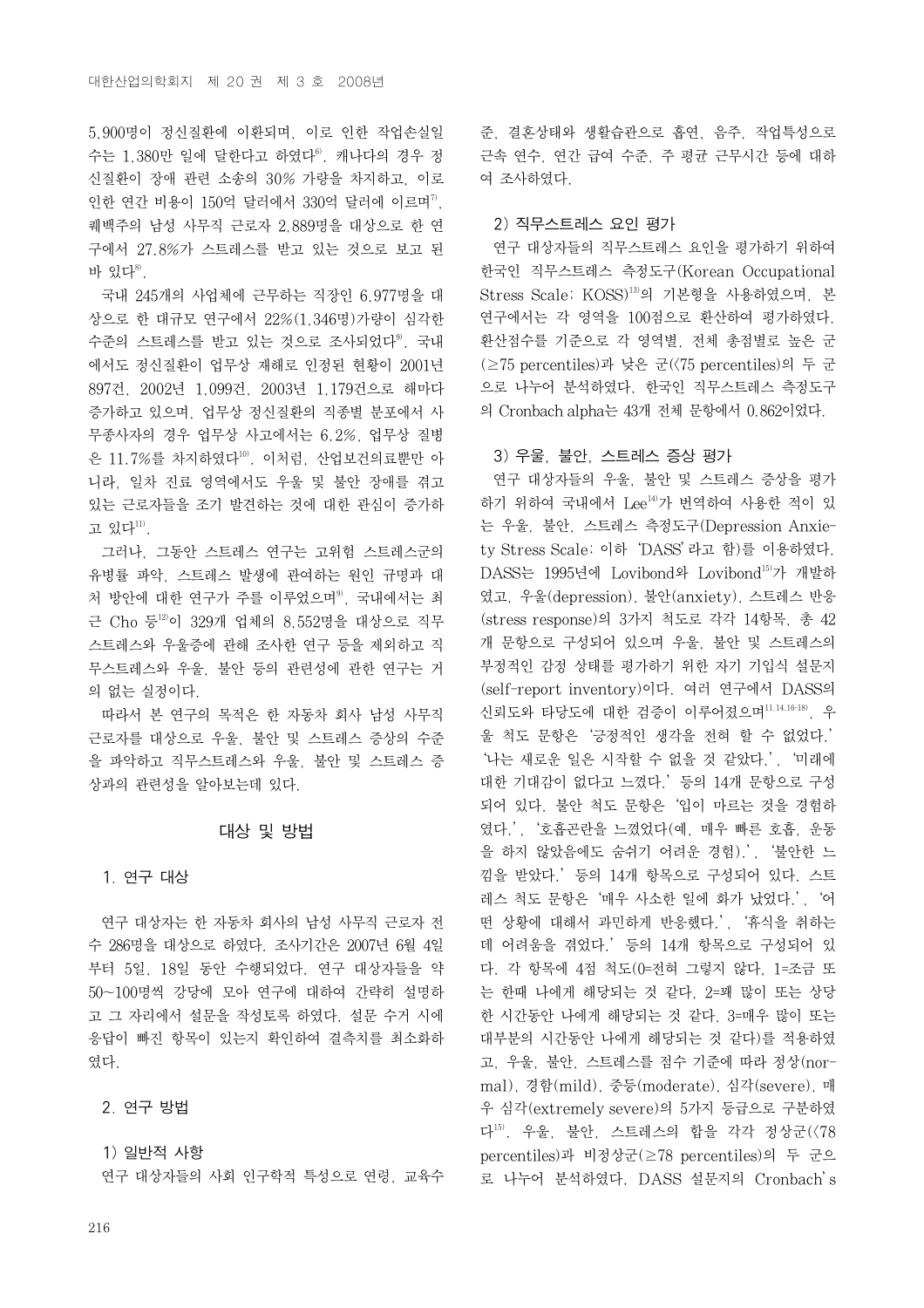alpha는 우울 척도에서 0.921, 불안 척도에서 0.876, 스트레스 척도에서 0.917이었다.

#### 3. 통계 분석

우울, 불안 및 스트레스 증상 점수를 정상군(<78 percentiles)과 비정상군(≥78 percentiles)으로 나누고 연 령, 교육 수준, 연간 급여수준, 결혼 유무, 근속연수, 주 평균 근무시간 등을 독립변수로 하여 단변량 분석을 실시 하였다. 설문지의 신뢰도와 타당도를 평가하기 위해 내적 신뢰도 계수를 산출하고 요인 분석을 하였다. 혼란변수들 을 보정하기 위해 로지스틱 회귀분석을 시행하였고, 독립 변수인 한국인 직무스트레스 설문지의 8개 영역과 총점수 를 높은 군(≥75 percentiles)과 낮은 군(<75 percentiles)으로 나누고 우울, 불안, 스트레스 증상에 대한 직무스트레스의 영향의 상대적 비교를 위해 종속변수에 해당하는 우울, 불안 및 스트레스 증상 점수를 정상군과 비정상군으로 나누어 그 관련성을 비차비로 산출하였다. 모든 통계 분석은 SPSS를 이용하였으며, 통계적 유의수 준은 0.05로 하였다.

#### 결 과

#### 1. 연구 대상자의 특성

연구 대상자 286명의 평균 나이는 34.9±5.8세였다. 평균 근속연수는 7.8±5.3년이었고 기혼자는 196명 (68.5%), 미혼자는 90명(31.5%)이었다. 최종학력은 대

**Table 1.** Characteristics of study populations and univariate analysis of depression, anxiety, and stress symptoms

| Variables              | Total      | Depression | P-value  | Anxiety   | P-value  | <b>Stress</b> | P-value  |
|------------------------|------------|------------|----------|-----------|----------|---------------|----------|
|                        | $n$ (%)    | $n$ (%)    |          | $n$ (%)   |          | $n$ (%)       |          |
| Age (years)            |            |            | 0.108    |           | $0.006*$ |               | $0.012*$ |
| 20-29                  | 68 (23.7)  | 32(47.1)   |          | 14(20.1)  |          | 19 (27.9)     |          |
| 30-39                  | 143 (50.0) | 91(63.6)   |          | 61(42.7)  |          | 72 (50.3)     |          |
| 40-49                  | 75(26.2)   | 42(56.0)   |          | 33 (44.0) |          | 30(40.0)      |          |
| <b>Education</b> level |            |            | 0.947    |           | 0.750    |               | 0.674    |
| $\leq$ High school     | 7(2.4)     | 4(57.1)    |          | 2(28.6)   |          | 4(57.1)       |          |
| Undergraduate          | 241 (84.3) | 140(58.1)  |          | 90 (37.3) |          | 100(41.5)     |          |
| $\geq$ Graduate        | 38 (13.3)  | 21(55.3)   |          | 16(42.1)  |          | 17(44.7)      |          |
| Annual salary          |            |            | 0.616    |           | 0.079    |               | 0.634    |
| $(10,000$ won $)$      |            |            |          |           |          |               |          |
| $\leq$ 2,499           | 17(5.9)    | 9(52.9)    |          | 3(17.6)   |          | 6(35.3)       |          |
| 2,500-3,499            | 80(28.0)   | 46 (57.5)  |          | 30(37.5)  |          | 30(37.5)      |          |
| 3,500-4,499            | 76 (26.6)  | 40(52.6)   |          | 24(31.6)  |          | 35(46.1)      |          |
| $\geq 4,500$           | 113(39.5)  | 70(61.9)   |          | 51(45.1)  |          | 50 (44.2)     |          |
| Martial status         |            |            | 0.127    |           | $0.012*$ |               | $0.006*$ |
| Unmarried              | 90(31.5)   | 47 (52.2)  |          | 25(27.8)  |          | 28(31.1)      |          |
| Married                | 196 (68.5) | 118(60.2)  |          | 83 (42.3) |          | 93 (47.4)     |          |
| Duration of            |            |            | 0.159    |           | 0.064    |               | $0.002*$ |
| employment (years)     |            |            |          |           |          |               |          |
| ${\leq}0.9$            | 28(9.8)    | 10(35.7)   |          | 5(17.9)   |          | 3(10.7)       |          |
| $1-2.9$                | 63(22.0)   | 37(58.7)   |          | 20(31.7)  |          | 25(39.7)      |          |
| $3 - 5.9$              | 54 (18.9)  | 34(63.0)   |          | 25(46.3)  |          | 31 (57.4)     |          |
| $6 - 9.9$              | 9(3.1)     | 6(66.7)    |          | 5(55.6)   |          | 5(55.6)       |          |
| $\geq$ 10              | 132 (46.2) | 78 (59.1)  |          | 53 (40.2) |          | 57(43.2)      |          |
| Work hours per         |            |            | $0.011*$ |           | $0.036*$ |               | $0.001*$ |
| week                   |            |            |          |           |          |               |          |
| $\leq$ 49              | 45(15.7)   | 17(37.8)   |          | 8(17.8)   |          | 10(22.2)      |          |
| 50-59                  | 136 (47.5) | 78 (57.4)  |          | 56 (41.2) |          | 53 (39.0)     |          |
| $60 - 69$              | 93 (32.5)  | 61(65.6)   |          | 39 (41.9) |          | 51 (54.8)     |          |
| $\geq$ 70              | 12(4.2)    | 7(58.3)    |          | 4(33.3)   |          | 6(50.0)       |          |

\*: P<0.05 by chi-square test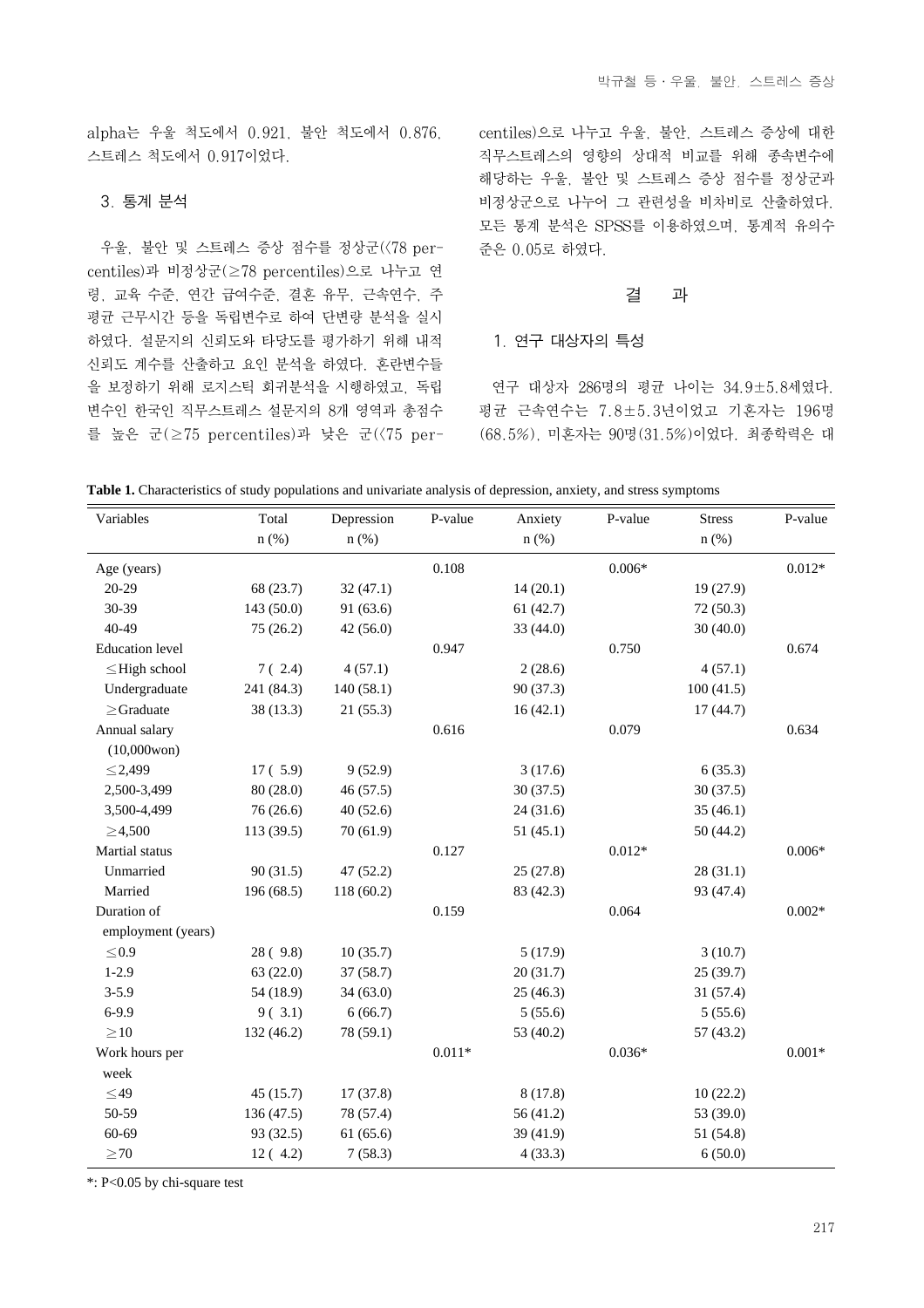## 대한산업의학회지 제 20 권 제 3 호 2008년

## **Table 2.** Factor structure of the DASS (N=286)

| Variables                   |            | Factor        |          |
|-----------------------------|------------|---------------|----------|
|                             | Depression | <b>Stress</b> | Anxiety  |
| DASS-depression             |            |               |          |
| $\ensuremath{\mathfrak{Z}}$ | $0.544*$   | 0.367         | 0.001    |
| $\sqrt{5}$                  | $0.547*$   | 0.206         | 0.156    |
| 10                          | $0.699*$   | 0.323         | 0.103    |
| 13                          | $0.640*$   | 0.276         | 0.255    |
| 16                          | $0.696*$   | 0.303         | 0.120    |
| 17                          | $0.613*$   | 0.228         | 0.321    |
| 21                          | $0.566*$   | 0.148         | 0.395    |
| 24                          | $0.642*$   | 0.240         | 0.198    |
| 26                          | $0.542*$   | 0.254         | $0.417*$ |
| 31                          | $0.610*$   | 0.087         | 0.112    |
| 34                          | $0.700*$   | 0.054         | 0.292    |
| 37                          | $0.783*$   | 0.147         | 0.159    |
| 38                          | $0.681*$   | 0.136         | 0.290    |
| 42                          | $0.544*$   | 0.116         | 0.228    |
| DASS-anxiety                |            |               |          |
| $\sqrt{2}$                  | 0.207      | $0.443*$      | $0.401*$ |
| $\overline{4}$              | 0.153      | 0.207         | $0.603*$ |
| $\boldsymbol{7}$            | $0.451*$   | 0.398         | 0.297    |
| 9                           | 0.068      | 0.210         | 0.094    |
| 15                          | 0.311      | 0.266         | $0.477*$ |
| 19                          | 0.283      | 0.216         | $0.531*$ |
| 20                          | $0.486*$   | 0.259         | $0.511*$ |
| 23                          | 0.161      | 0.218         | $0.531*$ |
| $25\,$                      | 0.257      | 0.321         | $0.584*$ |
| 28                          | $0.418*$   | 0.235         | $0.526*$ |
| 30                          | 0.394      | 0.106         | 0.352    |
| 36                          | 0.238      | 0.089         | $0.573*$ |
| 40                          | $0.472*$   | 0.157         | $0.561*$ |
| 41                          | 0.125      | 0.180         | $0.648*$ |
| DASS-stress                 |            |               |          |
| $\mathbf{1}$                | 0.304      | $0.617*$      | 0.129    |
| $\sqrt{6}$                  | 0.352      | $0.577*$      | 0.152    |
| $\,$ 8 $\,$                 | 0.209      | 0.344         | 0.392    |
| 11                          | 0.306      | $0.785*$      | 0.093    |
| 12                          | 0.327      | $0.765*$      | 0.138    |
| 14                          | 0.025      | $0.543*$      | $0.457*$ |
| 18                          | $-0.014$   | $0.730*$      | 0.275    |
| $22\,$                      | 0.145      | $0.481*$      | 0.388    |
| $27\,$                      | 0.287      | $0.769*$      | 0.149    |
| 29                          | 0.170      | $0.570*$      | $0.424*$ |
| 32                          | 0.060      | $0.581*$      | 0.343    |
| 33                          | $0.464*$   | $0.660*$      | 0.131    |
| 35                          | 0.193      | $0.626*$      | 0.243    |
| 39                          | $0.516*$   | 0.183         | 0.364    |
|                             |            |               |          |

DASS: depression anxiety stress scale

\*: Factor loadings after varimax rotation of three factors extracted by principal components extraction; factor loadings of 0.400 are presented in asterisks.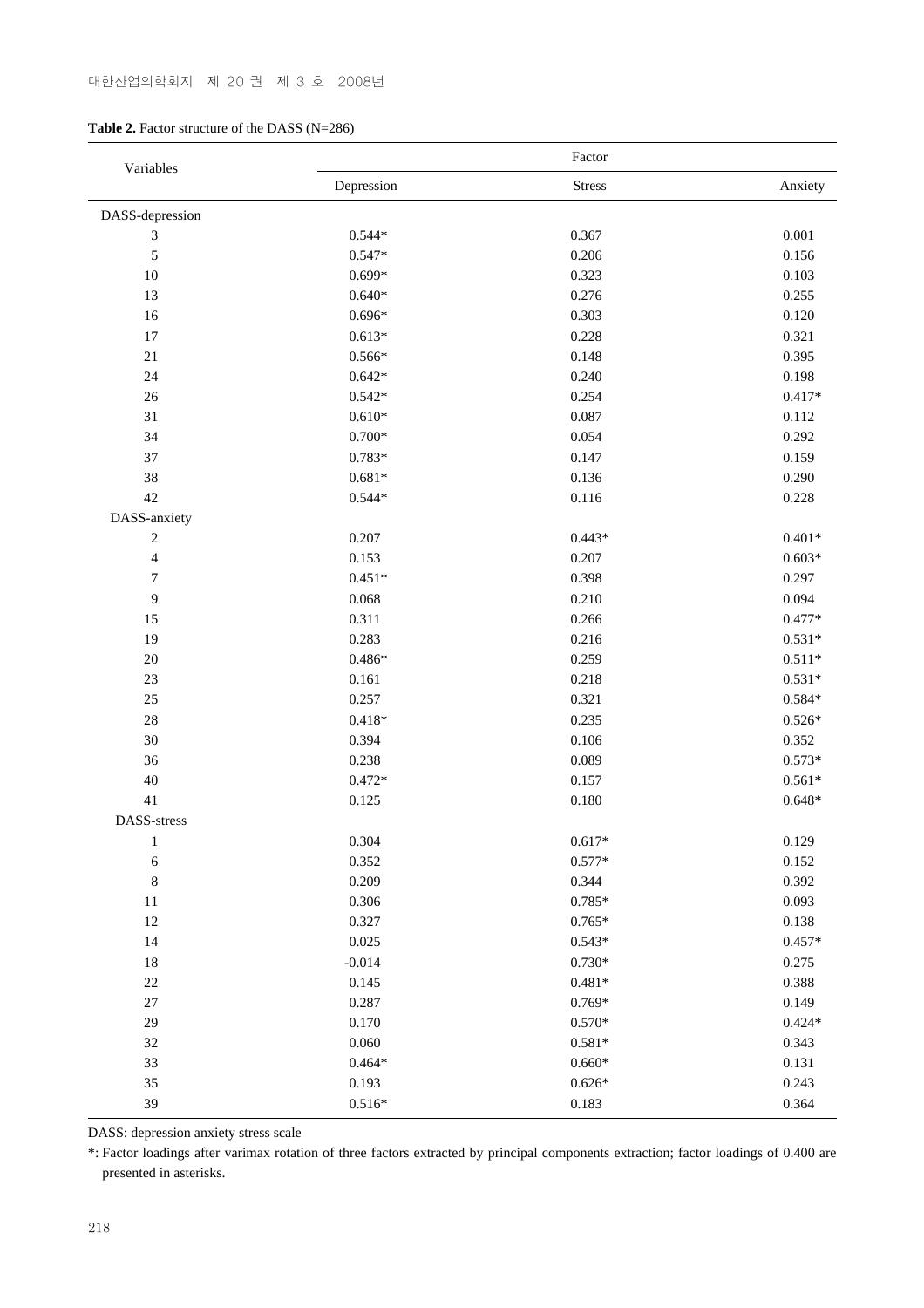| Variables                | Mean $\pm S$      |          | Percentiles |                |  |  |
|--------------------------|-------------------|----------|-------------|----------------|--|--|
|                          |                   | $Q.75-$  | $Q.75^{-*}$ | Cronbach alpha |  |  |
| Physical environment     | $37.41 + 15.50$   | $44.4 -$ | $66.7-$     | 0.675          |  |  |
| Job demand               | $61.13 + 16.87$   | $70.8 -$ | 58.4-       | 0.844          |  |  |
| Insufficient job control | $50.54 + 12.03$   | $53.3-$  | $60.1 -$    | 0.677          |  |  |
| Interpersonal conflict   | $41.90 + 13.35$   | $50.0-$  | $50.1 -$    | 0.572          |  |  |
| Job insecurity           | $48.72 \pm 12.93$ | $55.6-$  | $61.2 -$    | 0.635          |  |  |
| Organizational system    | $57.18 + 12.89$   | $66.7-$  | $62.0-$     | 0.752          |  |  |
| Lack of reward           | $49.69 + 13.13$   | $61.1 -$ | $77.8 -$    | 0.694          |  |  |
| Organizational climate   | $47.84 \pm 16.56$ | $58.3 -$ | $50.1 -$    | 0.649          |  |  |
| Total score              | $49.30 + 8.38$    | $54.7-$  | $56.6-$     | 0.862          |  |  |

**Table 3.** Mean and standard deviations of the KOSS questionnaire

KOSS: Korean occupational stress scale

\*: Reference values13)of occupational stress for male (Full version)

|  |  |  |  | <b>Table 4.</b> Mean and standard deviations of the DASS questionnaire |  |  |  |  |
|--|--|--|--|------------------------------------------------------------------------|--|--|--|--|
|--|--|--|--|------------------------------------------------------------------------|--|--|--|--|

| Variables     | Mean  | SD   | Min-Max  | Normal<br>$(0-77.9)$<br>$n$ (%) | Mild<br>$(78*-86.9)$<br>n(%) | Moderate<br>$(87-94.9)$<br>$n$ (%) | Severe<br>$(95-97.9)$<br>$n$ (%) | Extremely severe<br>$(98-100)$<br>$n$ (%) |
|---------------|-------|------|----------|---------------------------------|------------------------------|------------------------------------|----------------------------------|-------------------------------------------|
| Depression    | 9.81  | 6.91 | $0 - 35$ | 121(42.3)                       | 37(12.9)                     | 72(25.2)                           | 32(11.2)                         | 24(8.4)                                   |
| Anxiety       | 9.18  | 5.90 | $0 - 31$ | 178 (62.2)                      | 52(18.2)                     | 42(14.7)                           | 11(3.8)                          | 3(1.0)                                    |
| <b>Stress</b> | 14.04 | 7.27 | $0 - 42$ | 165(57.7)                       | 51 (17.8)                    | 47(16.4)                           | 19(6.6)                          | 4(1.4)                                    |

DASS: depression anxiety stress scale

\*: Lovibond & Lovibond's15)percentile cut-offs corresponding to each DASS category

| <b>Table 5.</b> The relationship between KOSS subscales and depression, anxiety, and stress |                |                     |                |                     |               |                     |
|---------------------------------------------------------------------------------------------|----------------|---------------------|----------------|---------------------|---------------|---------------------|
| Variables                                                                                   |                | Depression          | Anxiety        |                     | <b>Stress</b> |                     |
|                                                                                             | $OR^{\dagger}$ | 95% CI <sup>§</sup> | $OR^{\dagger}$ | 95% CI <sup>§</sup> | $OR^*$        | 95% CI <sup>§</sup> |
| Physical environment                                                                        | 2.16           | 1.28-3.65           | 1.78           | $1.05 - 3.02$       | 2.95          | 1.74-5.02           |
| Job demand                                                                                  | 1.90           | 1.05-3.45           | 3.21           | 1.77-5.85           | 4.66          | 2.53-8.58           |
| Insufficient job control                                                                    | 3.01           | 1.53-5.93           | 1.79           | 0.94-3.38           | 1.45          | $0.77 - 2.74$       |
| Interpersonal conflict                                                                      | 2.02           | 1.16-3.51           | 1.84           | 1.08-3.15           | 2.37          | 1.37-4.10           |
| Job insecurity                                                                              | 2.26           | 1.32-3.89           | 1.24           | $0.73 - 2.11$       | 1.48          | $0.87 - 2.51$       |
| Organizational system                                                                       | 4.83           | 2.43-9.58           | 1.86           | 1.04-3.32           | 2.22          | 1.24-3.96           |
| Lack of reward                                                                              | 3.90           | 1.99-7.62           | 2.09           | 1.16-3.77           | 2.50          | 1.38-4.52           |

**Table 5.** The relationship between KOSS subscales and depression, anxiety, and stress

KOSS: Korean occupational stress scale

\*: KOSS subscales and depression, anxiety, and stress symptoms are categorized with high/low and positive/negative groups according to the 75 percentile & 78 percentile cut-off value, respectively.

Organizational climate 2.14 1.21-3.78 2.09 1.19-3.69 2.95 1.66-5.22 Total score 4.93 2.38-10.24 2.70 1.58-5.11 3.53 1.90-6.56

�: By logistic regression after adjusted for age, education level, annual salary, duration of employment, martial status, work hours per week

�: OR, odds ratios

�: 95% CI, 95 % confidence interval

학교(84.3%), 대학원 이상(13.3%), 고등학교 이하 (2.4%) 순이었으며, 연봉은 4,500만원 이상(39.5%),

2,500~3,499만 원 (28.0%), 3,500~4,499만 원 (26.6%), 2,499만원 이하(5.9%) 순이었고, 주 평균 근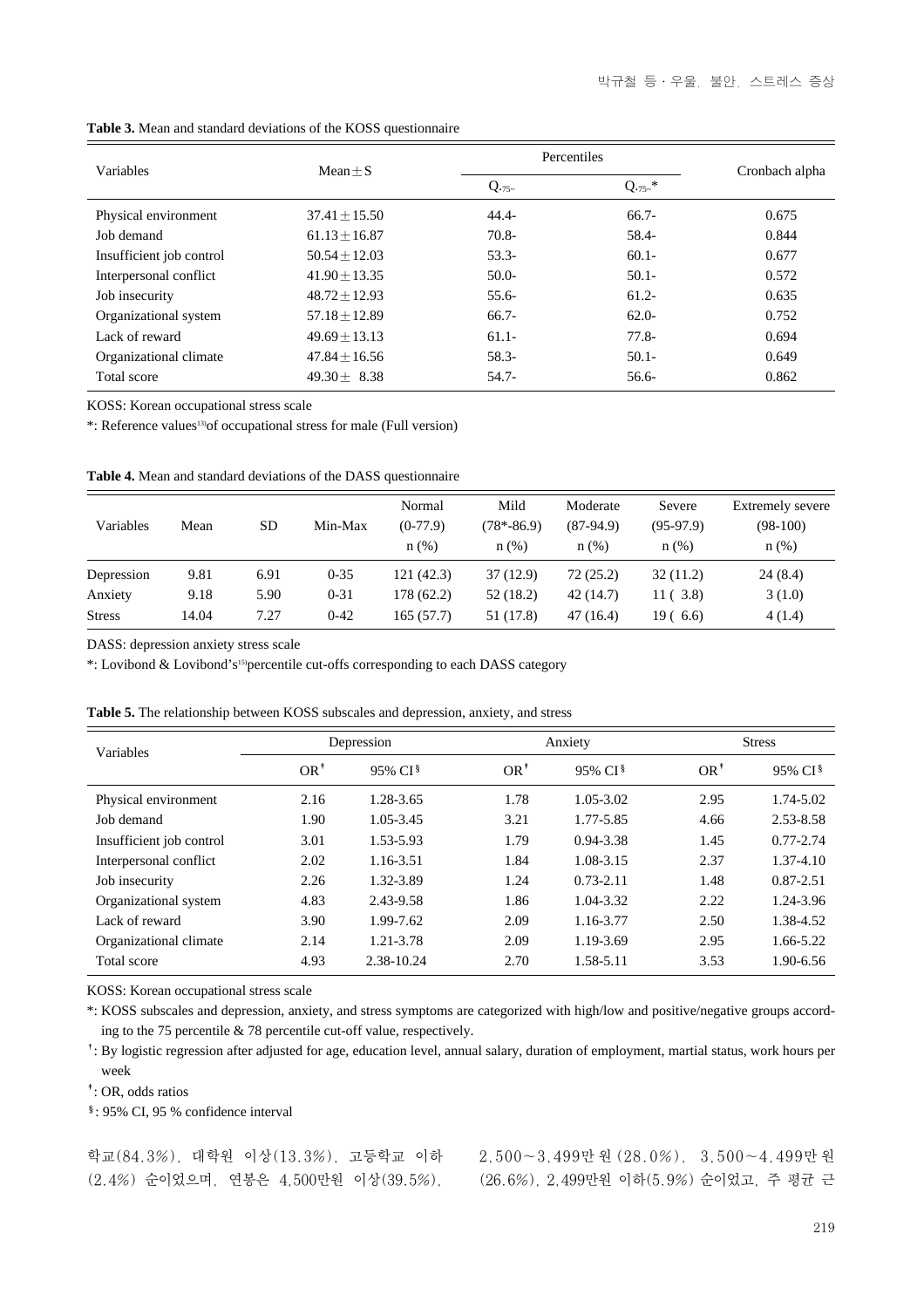무시간은 50~59시간(47.5%), 60~69시간(32.5%), 49 시간 이하(15.7%) 순이었다(Table 1).

## 2. 요인 분석

DASS의 타당성을 평가하기 위해 42개 문항에 대한 주 성분분석(principal component analysis)을 실시하였 으며 요인의 수를 3으로 하고 직교회전(varimax rotation)하여 상관계수가 0.400 이상인 요인을 추출하였다. 추출된 요인의 고유치(eigenvalue)는 15.64, 2.77, 1.83이었으며, 요인 1은 37.63%, 요인 2는 6.64%, 요인 3은 4.46%를 설명하고 있었다. 요인 1에는 우울의 14개 문항이 모두 포함되었고, 요인 2에는 불안 11개 문항이, 요인 3은 스트레스 12개 문항이 포함되었다(Table 2).

# 3. 일반적 특성 및 직업적 특성에 따른 우울, 불안 및 스트레스 증상

단변량 분석 결과, 우울 증상은 주 평균 근무시간이 60~69시간인 군에서 높았다(p=0.011). 불안 증상은 근 속연수가 6~9.9년인 군에서 경계적으로 높았으며 (p=0.064), 40대, 결혼한 군, 주 평균 근무시간이 60~69시간인 군에서 높았다(p=0.006; p=0.012; p=0.036). 스트레스 증상은 30대, 결혼한 군, 근속연수 가 3-5.9년인 군, 주 평균 근무시간이 60~69시간인 군 에 서 높 았 다 (p=0.012; p=0.006; p=0.002; p=0.001)(Table 1).

# 4. 한국인 직무스트레스 측정도구의 점수 및 영역 별 분포

연구 대상자의 한국인 직무스트레스 측정도구의 영역별 환산점수 및 총점의 평균, 표준편차, 사분위수는 표 3과 같았다. 환산점수의 사분위수는 직무요구, 조직체계에서 높았으며, 물리환경에서 가장 낮았다(Table 3).

## 5. 우울, 불안, 스트레스 측정도구의 점수 및 영역 별 분포

연구 대상자에 대한 DASS 분석 결과 우울, 불안, 스 트레스 영역에서 평균 및 표준편차는 각각 9.81(6.91), 9.18(5.90), 14.04(7.27)이었다. Lovibond와 Lovibond15)가 제시한 DASS의 기준치(cut-off value) 에 의하면 우울 증상('경함'에서'매우 심각')의 수준은 57.7%였으며 심각하거나 매우 심각한 우울 증상을 보이 는 경우도 19.6%를 차지하였다. 불안 증상의 수준은 37.7%이었으며 심각하거나 매우 심각한 불안 증상을 보 이는 경우가 4.8%였다. 스트레스 증상의 수준은 42.2% 였으며 심각하거나 매우 심각한 스트레스 증상을 보이는 경우가 8.0%였다(Table 4).

## 6. 직무스트레스 요인과 우울, 불안 및 스트레스 증상과의 관련성

#### 1) 직무스트레스 요인과 우울 증상과의 관련성

로지스틱 회귀분석을 시행하여 연령, 교육 수준, 연간 급여 수준, 결혼유무, 근속연수, 주 평균 근무시간 등의 혼란 변수를 보정한 결과 직무스트레스의 총점수가 높은 군이 우울 증상의 발생 비차비가 4.93이었다(95% C.I.=2.38-10.24). 특히 조직체계, 보상부적절 영역의 점수가 높은 군에서 우울 증상의 비차비는 각각 4.83(95% C.I.=2.43~9.58), 3.90(95% C.I.=1.99~7.62) 이었다(Table 5).

#### 2) 직무스트레스 요인과 불안 증상과의 관련성

로지스틱 회귀분석을 시행하여 연령, 교육 수준, 연간 급여 수준, 결혼유무, 근속연수, 주 평균 근무시간 등의 혼란 변수를 보정한 결과 직무스트레스의 총점수가 높은 군이 불안 증상의 발생 비차비가 2.70이었다(95% C.I.=1.58~5.11). 특히 직무요구 영역의 점수가 높은 군에 서 불안 증상의 발생 비차비는 3.21(95% C.I.=1.77~5.85) 이었다(Table 5).

3) 직무스트레스 요인과 스트레스 증상과의 관련성 로지스틱 회귀분석을 시행하여 연령, 교육 수준, 연간 급여 수준, 결혼유무, 근속연수, 주 평균 근무시간 등의 혼란 변수를 보정한 결과 직무스트레스의 총점수가 높은 군이 스트레스 증상의 발생 비차비가 3.53이었다(95% C.I.=2.16-7.29). 특히 직무요구 영역의 점수가 높은 군 에서 스트레스 증상의 발생 비차비는 4.66(95% C.I.=2.53-8.58)이었다(Table 5).

### 고 찰

본 연구에 사용된 DASS 설문지의 신뢰도를 측정하기 위해 Cronbach alpha를 구하였고 요인 분석을 통해 타 당도를 살펴보았는데, 내적 신뢰도 계수는 우울 척도, 불 안 척도, 스트레스 척도에서 각각 0.921, 0.876, 0.917 이었다. 요인 분석을 통하여 요인 1에는 우울의 14개 문 항, 요인 2에는 불안의 11개 문항, 요인 3에는 스트레스 의 12개 문항이 포함되는 것으로 조사되어 DASS 설문 지가 우울, 스트레스, 불안 증상 순으로 높은 구성 타당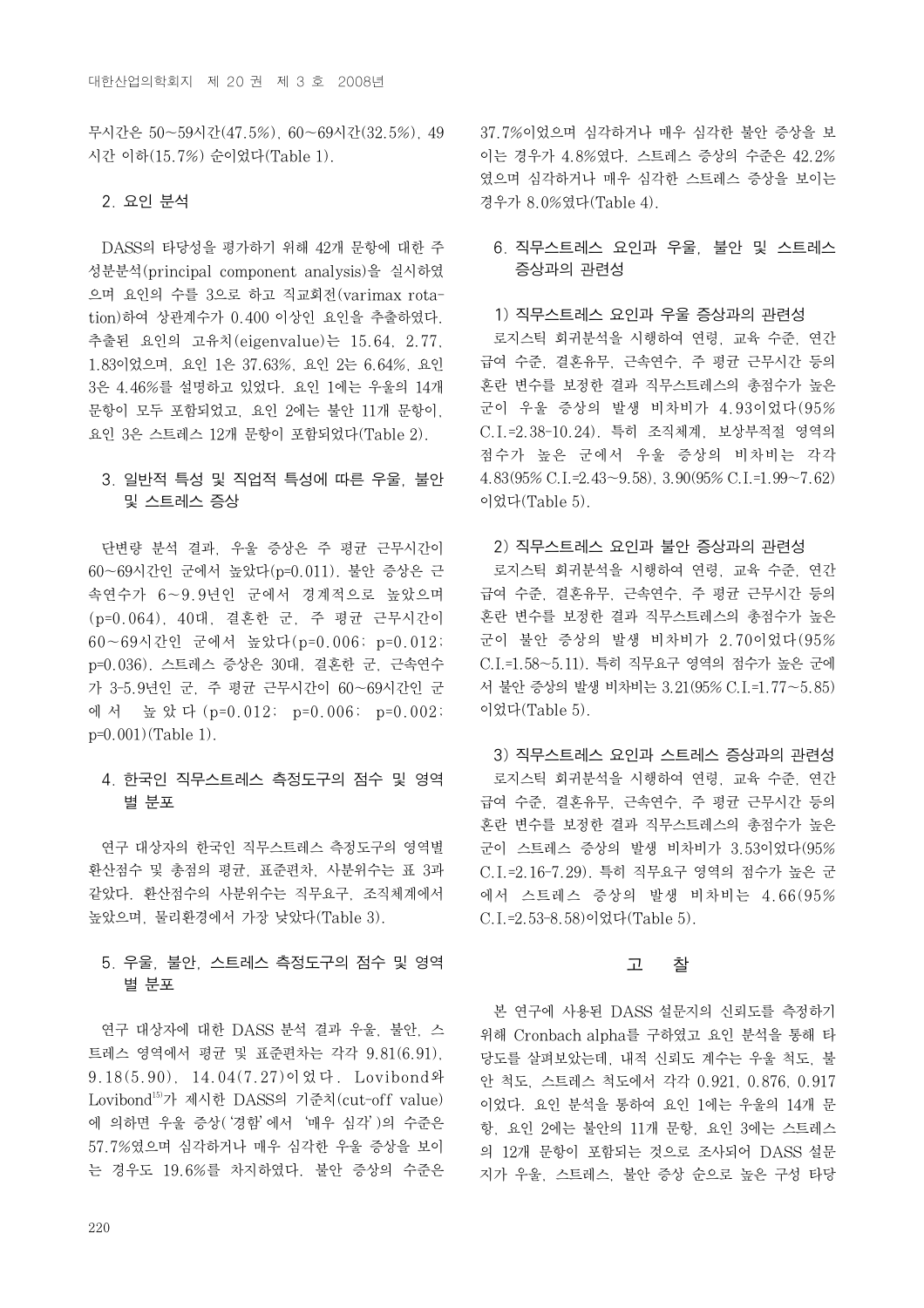도(construct validity)를 가짐을 확인하였다<sup>14,17)</sup>. 신뢰 도를 평가하는 내적 일치도는 다른 문헌 결과와 큰 차이 가 없었으나11,14,16,17), 본 연구에서는 검사-재검사(testretest)는 실시하지 못하였다.

이번 연구에서는 Chang 등13)이 제시한 한국인 직무스 트레스 측정도구의 참고치에 해당하는 상위 25%와 비교 하여 자동차 회사의 남성 사무직 근로자에서 직무요구도 (70.8->58.4-), 조직체계(66.7->62.0-) 영역이 높은 직 무스트레스 요인으로 작용하는 것으로 측정되었다. 이로 인해 한국인 직무스트레스 측정도구의 8개 영역 중 조직 체계가 우울 증상의 발생과 관련성이 가장 높으며, 직무 요구도는 불안 및 스트레스 증상과 관련성이 높았을 가능 성이 있다. 하지만, 조직체계와 직무요구도 자체가 우울, 불안 및 스트레스 증상의 발생에 관여하는 중요한 직무스 트레스 요인임을 시사할 수 있다.

연구 대상자에서 우울, 불안 및 스트레스 증상('경함' 에서'매우 심각')이 있는 경우는 Lovibond와 Lovibond15)가 제안한 기준치(cut-off value)를 동일하게 적용 하였을 경우 각각 57.7%, 37.7%, 42.2%이었다. 이는 영국에서 일반인 1,771명을 대상으로 한 연구의 18.3%, 11%, 19.8%보다 모든 증상에서 높은 것으로 나왔으며<sup>19)</sup>, 2005년에 말레이시아 자동차 공장 조립부서의 남성 근로 자 728명을 대상으로 한 연구의 35.4%, 47.2%, 31.1%와 비교하여 우울, 스트레스 증상에서는 높게 나 왔고 불안 증상에서는 낮게 나왔다16). 국내에서 2007년 대학병원 교직원 586명을 대상으로 한 연구의 38.3%, 44.9%, 31.4%와 비교하여 우울, 스트레스 증상에서는 높게 나왔고 불안 증상에서는 낮게 나왔다<sup>14)</sup>. 2006년에 일본의 비 철강 원자재 회사의 남성 사무직 근로자 185 명을 대상으로 한 연구에서 근로자들이 허리 통증이나 어 지러움 등의 신체적 증상을 호소하는 경우 우울증 등의 정신건강 상의 문제일 수 있다고 하였으며<sup>20</sup>, 허리 통증, 어지러움 등의 신체 증상이 우울증의 위험 인자라고 하였 다21). 일본에서 해상 보험회사의 사무직 근로자 2,000여 명을 대상으로 97년부터 5년간 추적 조사한 코호트 연구 에 의하면, 주요 우울증의 1년 유병률이 97년에는 3.8% 에서 2001년에는 7.0%로 조사되었으며, 공황 발작의 경 우에는 97년에 0.9%에서 2001년에는 2.6%로 보고된 바 있다 $^{22,23)}$ .

본 연구에서 직무스트레스가 높은 군에서 우울 증상의 발생 비차비가 4.93(95% C.I.=2.38~10.24)으로 가장 높았으며 다음으로 스트레스 증상, 불안 증상 순이었다. 우울 증상에는 한국인 직무스트레스 측정도구의 8개 영역 모두가 관련되어 있고, 불안 증상과 스트레스 증상에는 직무자율, 직무불안정의 2개 영역을 제외한 6개 영역이 관련된 것으로 나왔다. Cho 등<sup>12)</sup>의 연구에서는 한국인

직무스트레스 측정도구의 8개 영역 중 물리환경과 조직체 계를 제외한 직무요구, 직무자율, 관계갈등, 직무불안정, 보상부적절, 직장문화의 6개 영역이 우울증과 관련이 있 었고 이중 관계갈등(OR=1.58, 95% C.I.=1.47~1.60), 직장문화(OR=1.25 95%, C.I.=1.18~1.30)가 우울증과 가장 관련성이 높다고 보고하였다. 이번 연구에서 한국인 직무스트레스 측정도구의 8개 영역별 환산점수를 연속변 수로 처리하고 혼란 변수를 보정한 다중 로지스틱 회귀분 석(trend test) 결과에서도 물리환경(OR=1.028, ptrend=0.003), 직무요구도(OR=1.027, p-trend= 0.003), 직무자율(OR=1.044, p-trend=0.001), 관계갈 등(OR=1.032, p-trend=0.003), 직무불안정(OR= 1.048, p-trend=0.000), 조직체계(OR=1.075, ptrend=0.000), 낮은 보수(OR=1.062, p-trend=0.000), 직장문화(OR=1.030, p-trend=0.001)의 8개 영역 모두 우울 증상과 관련이 있었고, 특히 조직체계와 낮은 보수 영역에서 점수가 높을수록 우울 증상과 관련성이 높은 것 으로 조사되었다(표 제시하지 않음). 기존의 Cho 등<sup>12)</sup>의 연구와 본 연구의 이러한 차이는 우울 증상을 평가하는 설문지와 기준치(cut-off value)에 따른 차이, 직종, 연 령 등에 의한 영향으로 생각된다.

Marcotte 등24)은 근로자 집단에서 주요 우울증의 유병 률이 여성(10.2%)에서 남성(5.9%)에 비해 2배 정도 높 으며, 40대 초반의 중년에서 20대 초반이나 50대 이상의 연령보다 높다고 하였다. Cho 등12)도 성별, 결혼 유무, 근무시간 및 기간 등이 우울증에 영향을 준다고 보고하였 다. 하지만, 이번 연구에서 주 평균 근무시간이 60~69 시간인 경우에 우울 증상의 수준이 높았을 뿐 나이, 결혼 유무, 교육 수준, 근속연수, 연간 급여수준에 따라서는 통계학적으로 차이가 없었다.

직무요구, 보상부적절은 우울, 불안 및 스트레스 증상 모두에 걸쳐 관련성이 있는 것으로 조사되었는데, 높은 보수에 비해 낮은 보수에서 우울, 불안 장애의 위험성이  $2$ ~3배 증가하며 $^{25}$ , 작업특성 중에 높은 직무요구도 $^{26}$ 와 낮은 보수27)가 정신질환에 대한 위험인자로 작용한다는 기존 연구와도 일치한다28). 관계갈등 영역의 점수가 높은 군에서 우울, 불안 및 스트레스 증상의 비차비가 높았는 데, 직장 내에서 사회적 지지가 낮을수록 우울 증상이 의 미있게 증가하고29), 반대로 사회적 지지도가 높을수록 우 울장애, 불안장애의 발현이 감소한다고 하였다22,26,30). 높 은 직무요구도와 낮은 직무자율성이 동시에 있는 경우, 즉 고긴장 업무(high job strain)일 경우 우울증이나 불 안 장애의 비율이 더 높아진다고 하였다31,32). 직무자율은 스트레스, 우울, 불안 증상 등과 관련이 없고, 직무요구 는 스트레스 증상과 직접적으로 관련이 있다는 다소 상반 된 연구결과도 있으며33), 직장 내에서의 근로조건뿐만 아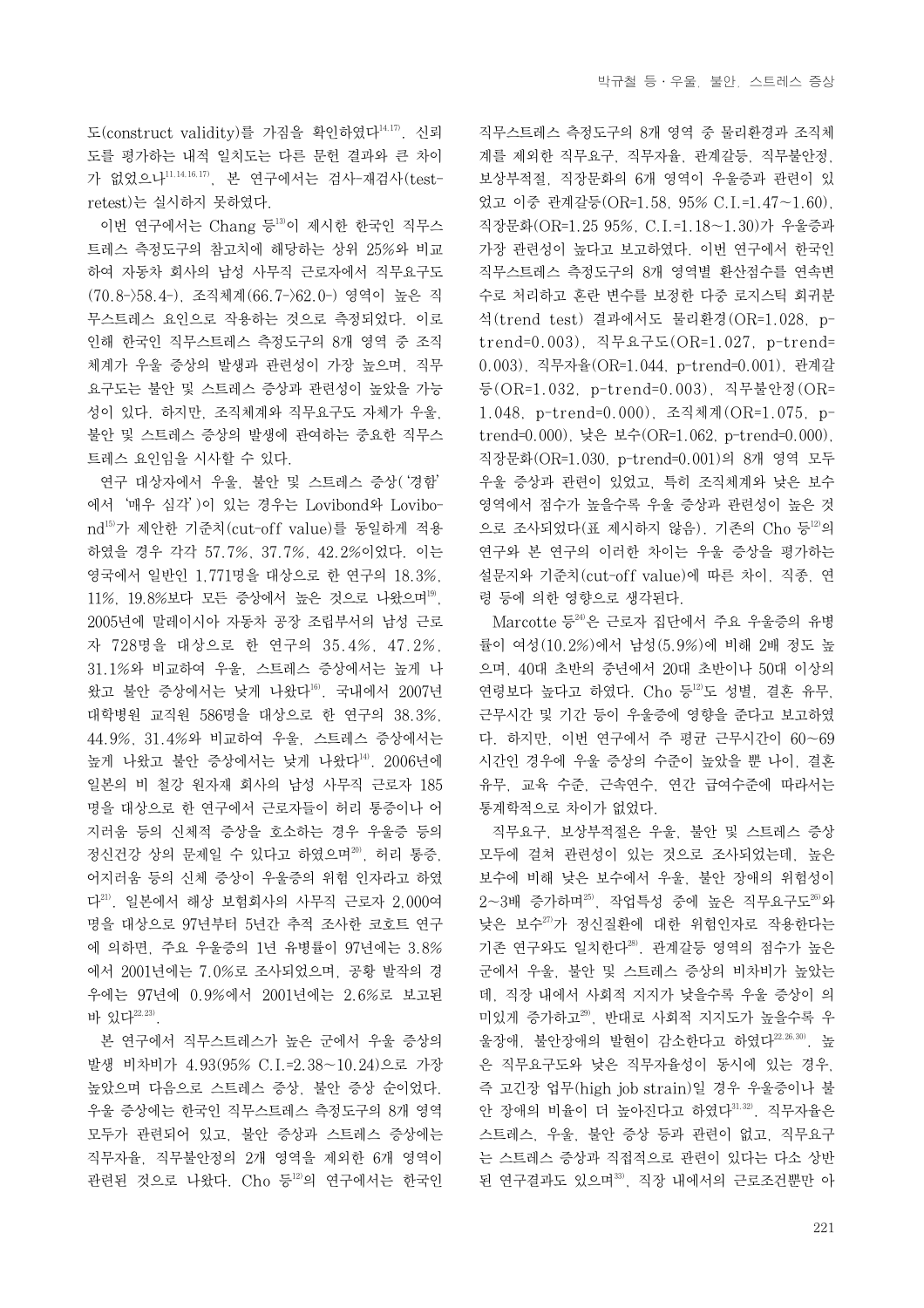니라 직장과 가정, 직장과 개인생활의 불균형이 정신질환 의 발생과 관련성이 있다고 하였다 $32$ . Cha 등 $34$ 은 직무자 율성은 스트레스 증상과 밀접한 관련이 있다고 하였으나, 직무자율성의 점수가 높은 군에서 스트레스 증상의 발생 비차비는 1.45(95% C.I.=0.77~2.74)로 통계학적 유의 성은 없었다. 물리환경과 직무불안정 항목에서 점수가 높 은 군에서 우울, 불안 및 스트레스 증상의 발생이 많았는 데, Edimansyah 등16)의 연구에서도 자동차 생산직의 남성 근로자들을 대상으로 동일한 결과를 보고하였다.

신뢰도와 타당도가 입증되어 국내에서 번안되어 사용되 고 있는 우울 증상과 불안 증상의 평가 설문지에는 CES-D (Center for Epidemiologic Studies Depression scale)<sup>35)</sup>, STAI(State-Trait Anxiety Inventory)<sup>36)</sup> 등이 있다. 하지만, 그동안 개발되어 사용되어온 우울, 불안에 관한 설문지는 각각의 목적으로 개발되었기 때문 에 하나의 설문지로 개인별 우울, 불안을 동시에 측정하 는 것이 어렵다는 단점을 가지고 있다<sup>14)</sup>. 본 연구에서는 우울, 불안 및 스트레스 증상을 동시에 측정할 수 있는 DASS 설문지를 사용하였다. DASS 설문지는 산업보건 영역에서 사용하기에 유용한 도구로, 불안장애 및 우울증 이 있는 근로자들을 선별하여 보다 전문적인 진단 및 치 료를 의뢰하는데 사용될 수 있다11).

국내에서는 직무스트레스와 우울, 불안 등에 관한 연구 가 거의 없는 상황에서 한국인 직무스트레스 측정도구의 영역별로 우울 증상뿐만 아니라, 불안 및 스트레스 증상 과의 관련성을 평가하였다는데 이 연구의 의의가 있으며, 연구의 제한점은 다음과 같다. 첫째, 이번 연구에서 신뢰 도 평가와 요인 분석을 하여 타당도 검증을 하였지만, 국 내에서는 아직 DASS 설문지에 대한 신뢰도 및 타당도 검증이 충분히 이루어지지 않은 상태이며, 이를 번역하여 사용하는 과정과 번역-역번역의 과정에서 언어적, 문화적 차이를 고려하여 좀 더 대규모의 다양한 직종을 대상으로 신뢰도와 타당도에 대한 연구가 이루어져야 할 것이다. 둘째, 본 연구는 한 자동차 회사의 남성 사무직 근로자를 대상으로 한 단면연구로 연구결과를 일반 사무직 근로자 전체로 일반화 하는데 한계가 있으며, 스트레스와 우울, 불안 증상과의 인과관계를 분석할 수 없었으며 향후 이에 대한 전향적 연구에서 보완 되어야 할 것이다. 셋째, 남 성 사무직 근로자의 우울, 불안, 스트레스 증상을 평가하 기 위하여 연구 대상자들의 자기기입식 설문지에만 의존 하였기 때문에 이로 인해 연구결과에 치우침이 있을 수 있다. 넷째, 우울, 불안 증상과 관련된 비 직업성 스트레 스 요인에 대한 평가가 이루어지지 못하였다. 우울증 등 의 정신질환은 발생 원인이 다요인적(multifactorial)이 며, 작업 환경 뿐만 아니라 가족과 사회와의 관계32, 개 인의 성격이나 유전적인 요인37) 등을 고려해야 한다.

이상에서 살펴본 바와 같이, 자동차 회사 남성 사무직 근로자에서 우울 증상의 발생에는 직무스트레스 요인 중 조직체계가 가장 관련성이 높았으며, 불안 및 스트레스 증상의 발생에는 직무요구도가 관련성이 높은 것으로 조 사되었다.

결론적으로, 직무요구도와 조직체계에 대한 개선을 통 해 자동차 회사 남성 사무직 근로자들의 우울, 불안 및 스트레스 증상의 발생을 감소시킬 필요가 있으며, 직무스 트레스로 인한 우울, 불안 등의 정신질환에 대한 조기발 견, 예방 및 관리에 보다 많은 관심을 가져야 할 것으로 사료된다.

#### 요 약

목적: 직무스트레스와 관련성이 있는 우울증, 불안 장 애 등의 정신과적 질병이 증가하고 있는 상황에서 한 자 동차 회사의 남성 사무직 근로자를 대상으로 우울, 불안 및 스트레스 증상의 수준을 파악하고 직무스트레스와 우울, 불안, 스트레스 증상과의 관련성을 살펴보고자 하였다.

방법: 연구 대상자 286명을 설문조사하였다. 직무스트 레스 수준과 우울, 불안, 스트레스 증상을 평가하기 위해 한국인 직무스트레스 측정도구(Korean Occupational Stress Scale; KOSS)와 우울, 불안, 스트레스 측정도 구(Depression Anxiety Stress Scale; DASS)를 사용 하였다. 설문지의 신뢰도와 타당도를 평가하였고 로지스 틱 회귀분석을 시행하여 한국인 직무스트레스 측정도구의 8개 영역에 걸쳐 우울, 불안 및 스트레스 증상과의 관련 성을 살펴보았다.

결과: 연구 대상자에서 우울, 불안 및 스트레스 증상이 있는 경우는 각각 57.7%, 37.7%, 42.2%였으며, 심각 하거나 매우 심각한 우울, 불안 및 스트레스 증상을 보이 는 경우도 각각 19.6%, 4.8%, 8.0%로 조사되었다. 직 무스트레스의 총점수가 높은 군에서 우울, 불안 및 스트 레스 증상의 발생 비차비는 각각 4.93(95% C.I.=  $2.38 \sim 10.24$ ,  $2.70(95\% \text{ C.1} = 1.58 \sim 5.11)$ ,  $3.53$ (95% C.I.=1.90~6.56)이었다. 직무스트레스 요인 중 조직체계가 우울 증상의 발생과 관련성이 가장 높았으며 (OR=4.83, 95% C.I.=2.43~9.58), 직무요구도는 불안 및 스트레스 증상의 발생과 관련성이 높았다(OR=3.21, 95% C.I.=1.77-5.85; OR=4.66, 95% C.I.=2.53~ 8.58).

결론: 자동차 회사의 남성 사무직 근로자에서 직무스트 레스가 높은 군이 낮은 군에 비해서 우울, 불안 및 스트 레스 증상이 발생하는 경우가 많았다. 직무요구도와 조직 체계에 대한 개선을 통해 우울, 불안 및 스트레스 증상의 발생을 감소시킬 필요가 있다.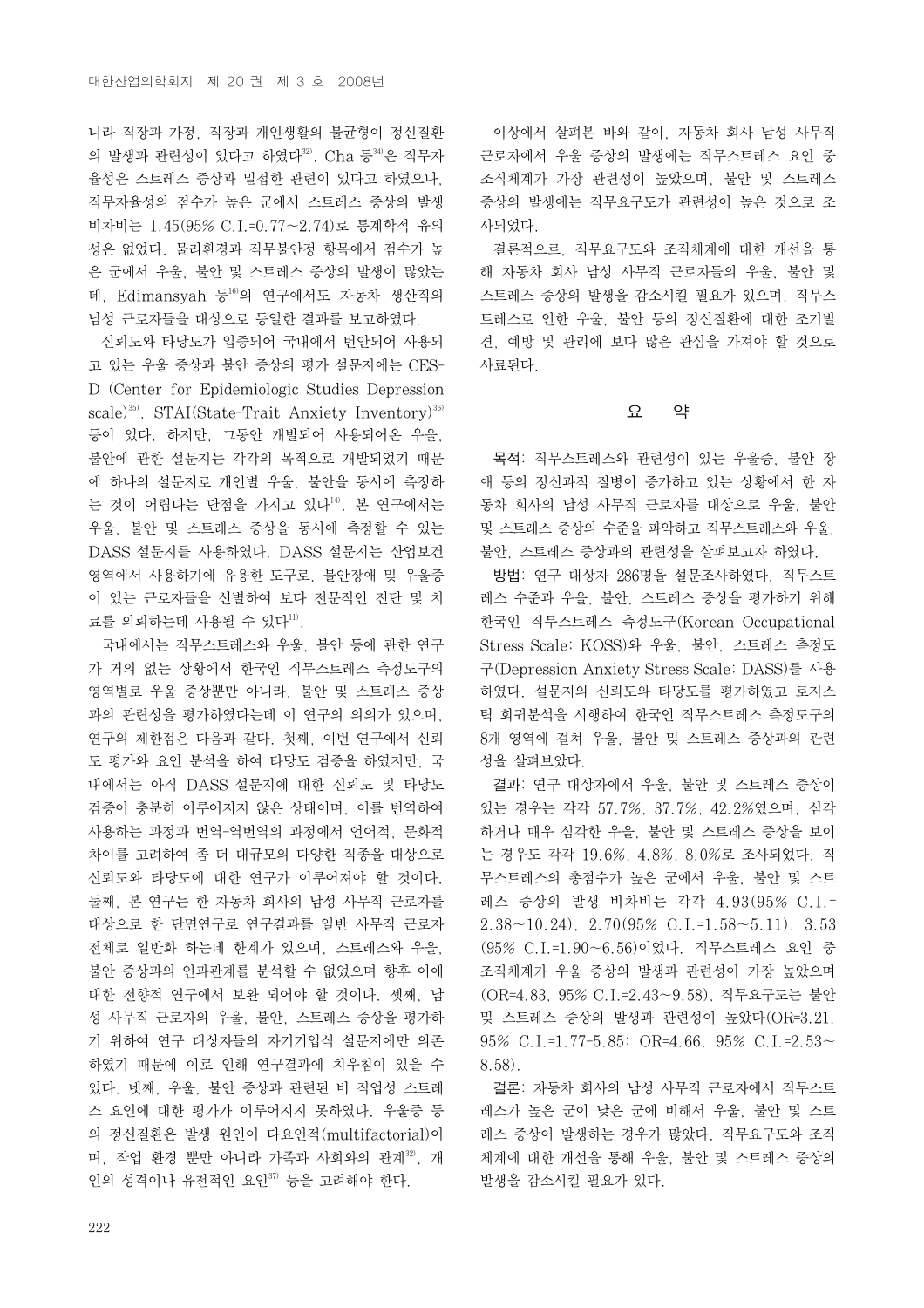# 참 고 문 헌

- 1) European Commission. Guide on Work-related Stress: Spice of Life or Kiss of Death? - Executive summary. 2002. pp 7.
- 02) Public Health Service. Healthy People 2000: national health promotion and disease prevention objectives. Washington DC. US. Government Printing Office. 1991.
- 03) Wittchen HU, Boyer P. Screening for anxiety disorders: Sensitivity and specificity of the Anxiety Screening Questionnaire(ASQ-15). Br J Psychiatry Suppl. 1998;  $(34):10-7.$
- 04) Shigemi J, Mino Y, Ohtsu T, Tsuda T. Effects of perceived job stress on mental health. Eur J Epidemiol 2000;16(4):371-6.
- 05) Melchior M, Caspi A, Milne BJ, Danese A, Poulton R, Moffitt TE. Work stress precipitates depression and anxiety in young, working women and men. Psychol Med 2007;37(8):1119-29.
- 06) Health and Safety Executive. Stress-related and psychological disorders. Available: http://www.hse.gov.uk/statistics/causdis/stress [cited 16 April 2008].
- 07) Dewa CS, Lesage A, Goering P, Craveen M. Nature and prevalence of mental illness in the workplace. Healthc Pap 2004;5(2):12-25.
- 8) Bourbonnais R, Brisson C, Moisan J, Vézina M. Job strain and psychological distress in white-collar workers. Scan J Work Environ Health 1996;22(2):139-45.
- 09) Chang SJ, Koh SB, Kang MG, Cha BS, Park JK, Hyun SJ, Park JH, Kim SA, Kang DM, Chang SS, Lee KJ, Ha EH, Ha MN, Woo JM, Cho JJ, Kim HS, Park JS. Epidemiology of psychological distress in Korean employees. J Prev Med Public Health 2005;38(1):25-37. (Korean)
- 10) Choi KS, Lee HJ, Kim SJ, Lee CH. Work-related psychiatric injuries of korean workers' compensation. J Korean Neuropsychiatr Assoc 2006;45(3):276-84. (Korean)
- 11) Nieuwenhuijsen K, de Boer AG, Verbeek JH, Blonk RW, van Dijk FJ. The Depression Anxiety Stress Scales (DASS): detecting anxiety disorder and depression in employees absent from work because of mental health problems. Occup Environ Med 2003;Suppl 1:i77-82.
- 12) Cho JJ, Kim JY, Chang SJ, Fiedler N, Koh SB, Crabtree BF, Kang DM, Kim YK, Choi YH. Occupational stress and depression in Korean employees. Int Arch Occup Environ Health. 2008; Epub ahead of print.
- 13) Chang SJ, Koh SB, Kang D, Kim SA, Kang MG, Lee CG, Chung JJ, Cho JJ, Son M, Chae CH, Kim JW, Kim JI, Kim HS, Roh SC, Park JB, Woo JM, Kim SY, Kim JY, Ha M, Park J, Rhee KY, Kim HR, Kong JO, Kim IA, Kim JS, Park JH, Huyun SJ, Son DK. Developing an occupational stress scale for Korean employees. Korean J Occup

Environ Med 2005;17(4):297-317. (Korean)

- 14) Lee KW. Relations between depression, anxiety, stress and the concentration of urinary hydroxyproline and proline [doctorial dissertation]. Department of Environmental Engineering, Graduate School of Yonsei Univ. Seoul. 2007. (Korean)
- 15) Lovibond SH, Lovibond PF. Manual for the Depression, Anxiety, Stress Scales. 2nd ed. Sydney. Psychology Foundation. 1995.
- 16) Edimansyah BA, Rusli BN, Naing L, Mohamed Rusli BA, Winn T, Tengku Mohamed Ariff BR. Self-perceived depression, anxiety, stress and their relationships with psychosocial job factors in male automotive assembly workers. Ind Health 2008; 46(1):90-100.
- 17) Brown TA, Chorpita BF, Korotitsch W, Barlow DH. Psychometric properties of the Depression Anxiety Stress Scales(DASS) in clinical samples. Behav Res Ther 1997;35(1):79-89.
- 18) Lovibond PF, Lovibond SH. The structure of negative emotional states: comparison of the Depression Anxiety Stress Scales (DASS) with the Beck Depression and Anxiety Inventories. Behav Res Ther 1995;33(3):335-43.
- 19) Crawford JR, Henry JD. The Depression Anxiety Stress Scales (DASS): Normative data and latent structure in a large non-clinical sample. Br J Clin Psychol 2003;42:111-31.
- 20) Nomura K, Nakao M, Sato M, Ishikawa H, Yano E. The association of the reporting of somatic symptoms with job stress and active coping among Japanese white-collar workers. J Occup Health 2007;49(5):370-5.
- 21) Nakao M, Yano E. Prediction of major depression in Japanese adults: somatic manifestation of depression in annual health examinations. J Affect Disord 2006; 90(1):29-35.
- 22) Tokuyama M, Nakao K, Seto M, Watanabe A, Takeda M. Predictors of first-onset major depressive episodes among white-collar workers. Psychiatry Clin Neurosci 2003;57(5):523-31.
- 23) Watanabe A, Nakao K, Tokyuama M, Takeda M. Prediction of first episode of panic attack among white-collar workers. Psychiatry Clin Neurosci 2005;59(2):119-26.
- 24) Marcotte DE, Wilcox-Gök V, Redmon PD. Prevalence and patterns of major depressive disorder in the United States labor force. J Ment Health Policy Econ 1999;2(3):123-31.
- 25) Virtanen M, Koskinen S, Kivim ki M, Honkonen T, Vahtera J, Ahola K, Lnnqvist. Contribution of non-work and work-related risk factors to the association between income and mental disorders in a working population: the Health 2000 Study. Occup Environ Med 2008;65(3):171-8.
- 26) Plaisier I, de Bruijn JG, de Graaf R, ten Have M, Beekman AT, Pennix BW. The contribution of working conditions and social support to the onset of depressive and anxiety